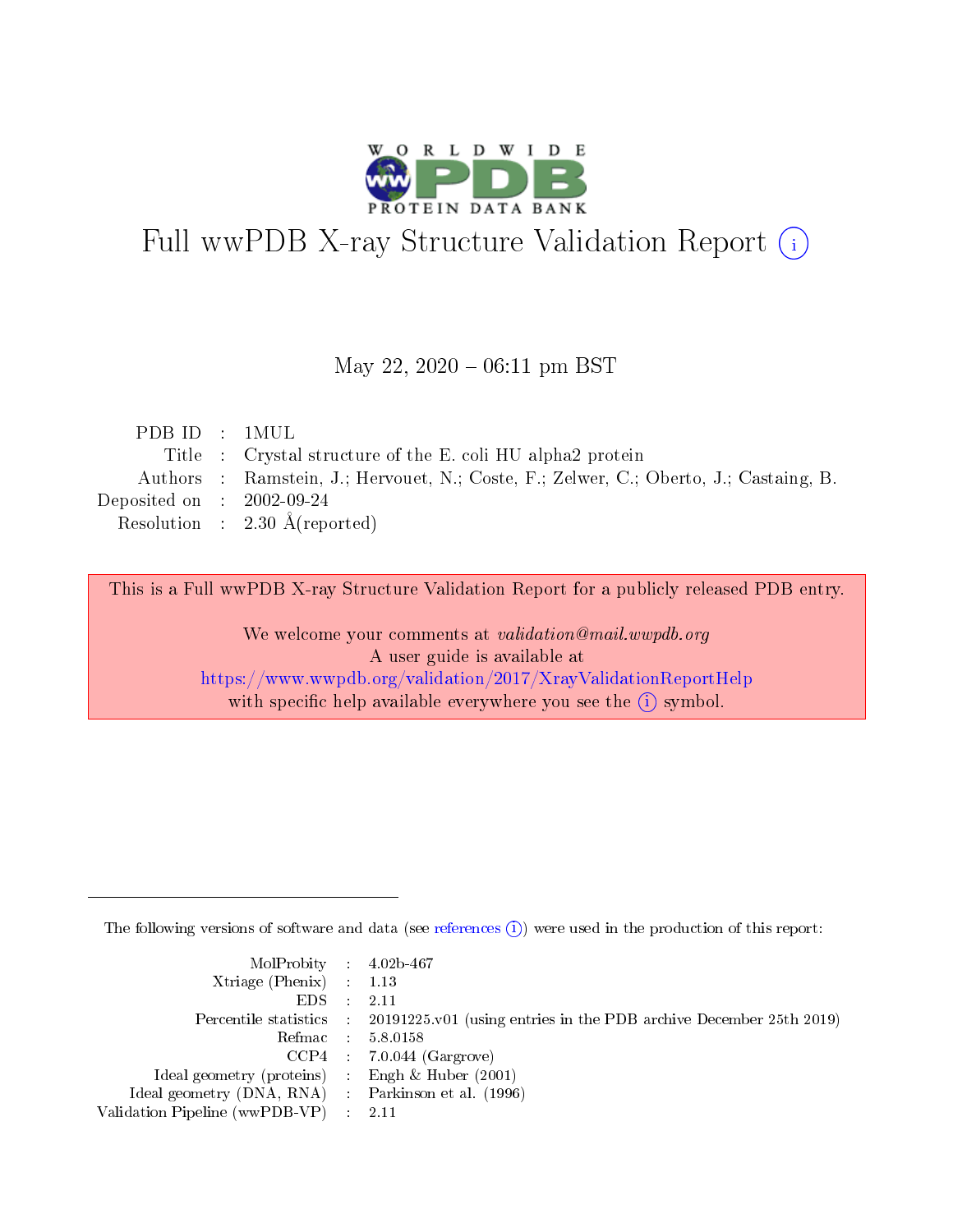# 1 [O](https://www.wwpdb.org/validation/2017/XrayValidationReportHelp#overall_quality)verall quality at a glance  $(i)$

The following experimental techniques were used to determine the structure: X-RAY DIFFRACTION

The reported resolution of this entry is 2.30 Å.

Percentile scores (ranging between 0-100) for global validation metrics of the entry are shown in the following graphic. The table shows the number of entries on which the scores are based.



| Metric                | Whole archive<br>$(\#\text{Entries})$ | Similar resolution<br>$(\#\text{Entries},\,\text{resolution}\,\,\text{range}(\textup{\AA}))$ |  |  |
|-----------------------|---------------------------------------|----------------------------------------------------------------------------------------------|--|--|
| $R_{free}$            | 130704                                | $5042 (2.30 - 2.30)$                                                                         |  |  |
| Clashscore            | 141614                                | $5643(2.30-2.30)$                                                                            |  |  |
| Ramachandran outliers | 138981                                | $5575(2.30-2.30)$                                                                            |  |  |
| Sidechain outliers    | 138945                                | $5575(2.30-2.30)$                                                                            |  |  |
| RSRZ outliers         | 127900                                | $4938(2.30-2.30)$                                                                            |  |  |

The table below summarises the geometric issues observed across the polymeric chains and their fit to the electron density. The red, orange, yellow and green segments on the lower bar indicate the fraction of residues that contain outliers for  $>=3, 2, 1$  and 0 types of geometric quality criteria respectively. A grey segment represents the fraction of residues that are not modelled. The numeric value for each fraction is indicated below the corresponding segment, with a dot representing fractions  $\epsilon=5\%$  The upper red bar (where present) indicates the fraction of residues that have poor fit to the electron density. The numeric value is given above the bar.

| Mol | $\cap$ hain | Length | Quality of chain |     |  |     |  |  |
|-----|-------------|--------|------------------|-----|--|-----|--|--|
|     |             |        | $2\%$            |     |  |     |  |  |
| л.  | . .         | 90     | 66%              | 16% |  | 16% |  |  |

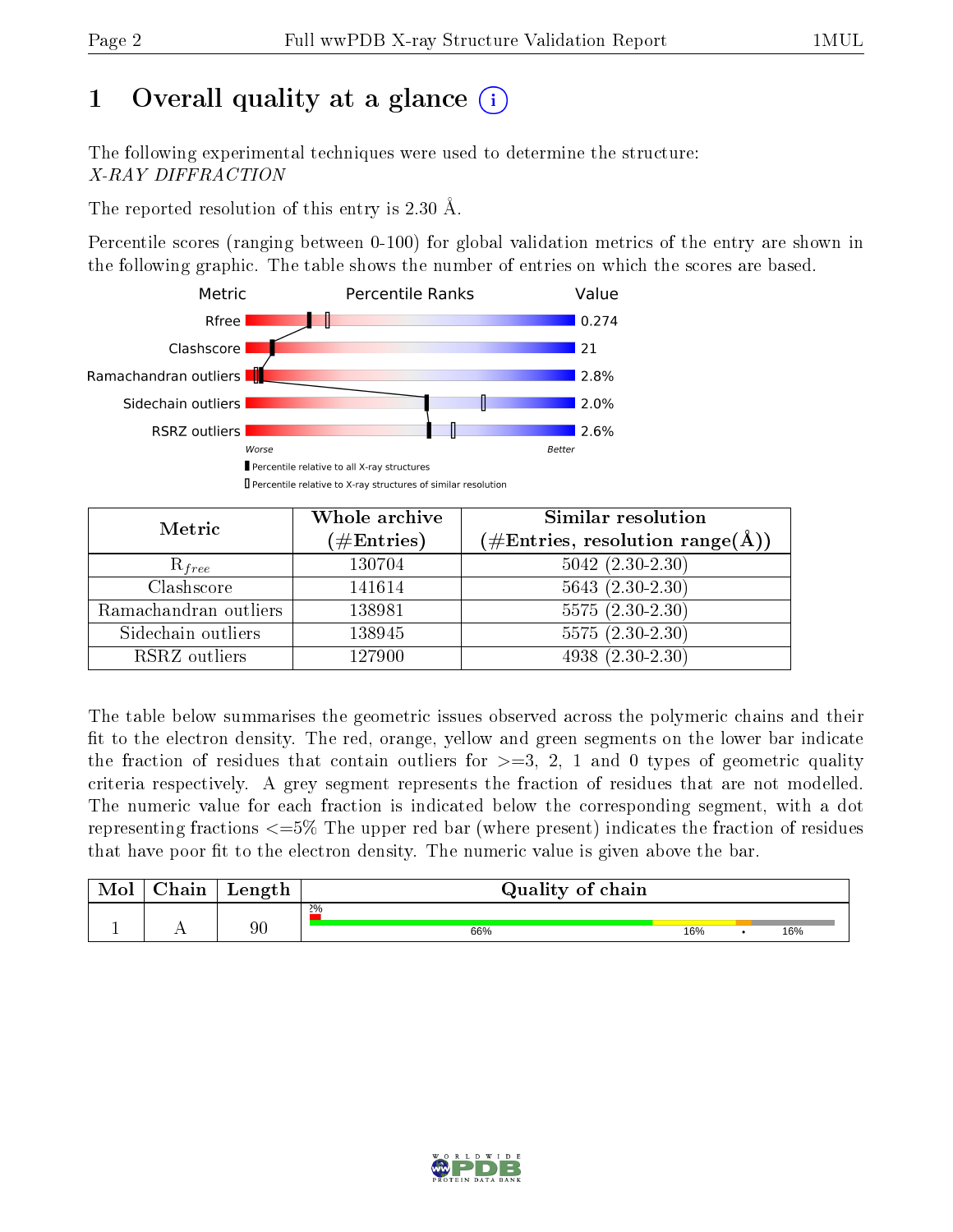# 2 Entry composition  $(i)$

There are 2 unique types of molecules in this entry. The entry contains 589 atoms, of which 0 are hydrogens and 0 are deuteriums.

In the tables below, the ZeroOcc column contains the number of atoms modelled with zero occupancy, the AltConf column contains the number of residues with at least one atom in alternate conformation and the Trace column contains the number of residues modelled with at most 2 atoms.

Molecule 1 is a protein called DNA binding protein HU-alpha.

| Mol | Chain   Residues | Atoms        |     |    | $\text{ZeroOcc} \mid \text{AltConf} \mid \text{Trace}$ |  |  |  |
|-----|------------------|--------------|-----|----|--------------------------------------------------------|--|--|--|
|     | 76               | Total<br>539 | 342 | 89 |                                                        |  |  |  |

• Molecule 2 is water.

|  | Mol   Chain   Residues | Atoms             | ZeroOcc   AltConf |  |
|--|------------------------|-------------------|-------------------|--|
|  | $50\,$                 | Total<br>50<br>50 |                   |  |

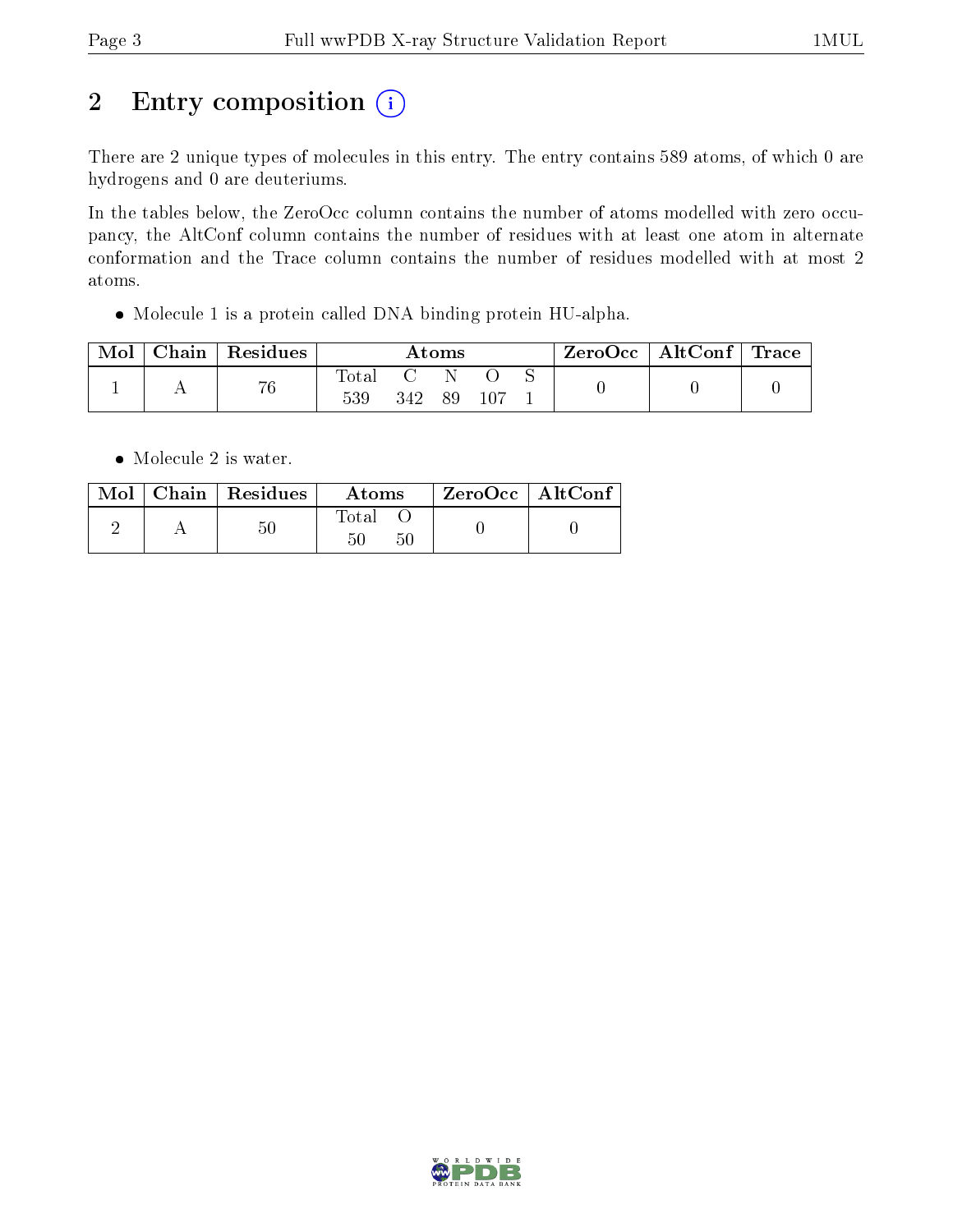# 3 Residue-property plots (i)

These plots are drawn for all protein, RNA and DNA chains in the entry. The first graphic for a chain summarises the proportions of the various outlier classes displayed in the second graphic. The second graphic shows the sequence view annotated by issues in geometry and electron density. Residues are color-coded according to the number of geometric quality criteria for which they contain at least one outlier: green  $= 0$ , yellow  $= 1$ , orange  $= 2$  and red  $= 3$  or more. A red dot above a residue indicates a poor fit to the electron density (RSRZ  $> 2$ ). Stretches of 2 or more consecutive residues without any outlier are shown as a green connector. Residues present in the sample, but not in the model, are shown in grey.

• Molecule 1: DNA binding protein HU-alpha



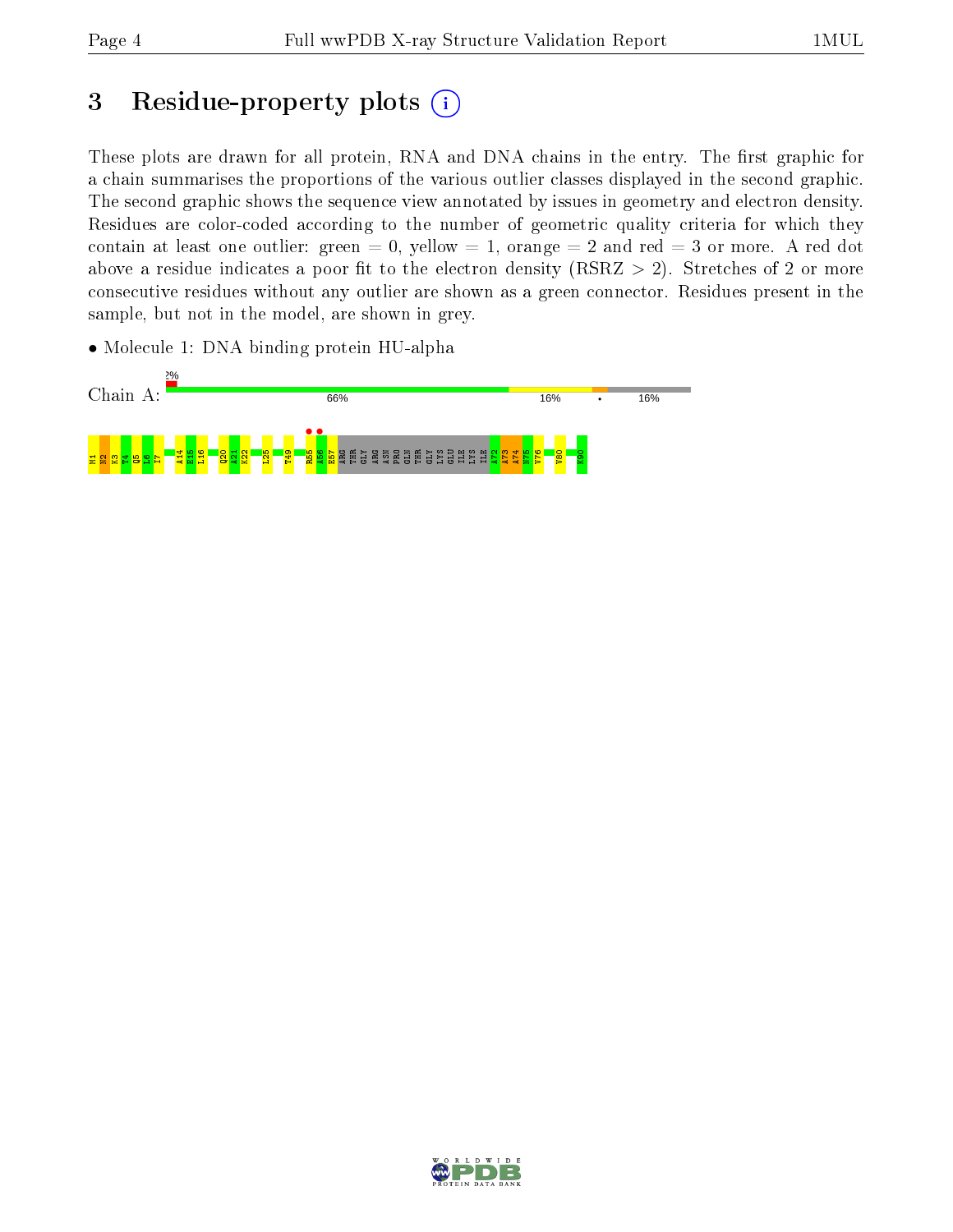## 4 Data and refinement statistics  $(i)$

| Property                                                   | Value                                            | Source     |
|------------------------------------------------------------|--------------------------------------------------|------------|
| Space group                                                | I 2 2 2                                          | Depositor  |
| Cell constants                                             | $31.09\AA$ 55.34Å 117.63Å                        | Depositor  |
| a, b, c, $\alpha$ , $\beta$ , $\gamma$                     | $90.00^{\circ}$ $90.00^{\circ}$<br>$90.00^\circ$ |            |
| Resolution $(A)$                                           | 20.00<br>2.30<br>$\frac{1}{2}$                   | Depositor  |
|                                                            | 31.99<br>$-2.30$                                 | <b>EDS</b> |
| % Data completeness                                        | $96.0(20.00-2.30)$                               | Depositor  |
| (in resolution range)                                      | 99.0 (31.99-2.30)                                | <b>EDS</b> |
| $R_{merge}$                                                | (Not available)                                  | Depositor  |
| $\mathrm{R}_{sym}$                                         | 0.06                                             | Depositor  |
| $\langle I/\sigma(I) \rangle$ <sup>1</sup>                 | 3.43 (at $2.29\text{\AA})$                       | Xtriage    |
| Refinement program                                         | $CNS$ 0.5                                        | Depositor  |
|                                                            | 0.234, 0.267                                     | Depositor  |
| $R, R_{free}$                                              | 0.241,<br>0.274                                  | DCC        |
| $R_{free}$ test set                                        | 497 reflections $(10.45\%)$                      | wwPDB-VP   |
| Wilson B-factor $(A^2)$                                    | 25.6                                             | Xtriage    |
| Anisotropy                                                 | 0.513                                            | Xtriage    |
| Bulk solvent $k_{sol}$ (e/Å <sup>3</sup> ), $B_{sol}(A^2)$ | $0.35$ , 49.5                                    | <b>EDS</b> |
| L-test for twinning <sup>2</sup>                           | $< L >$ = 0.46, $< L2 >$ = 0.29                  | Xtriage    |
| Estimated twinning fraction                                | No twinning to report.                           | Xtriage    |
| $\overline{F_o}, \overline{F_c}$ correlation               | 0.91                                             | <b>EDS</b> |
| Total number of atoms                                      | 589                                              | wwPDB-VP   |
| Average B, all atoms $(A^2)$                               | 27.0                                             | wwPDB-VP   |

Xtriage's analysis on translational NCS is as follows: The largest off-origin peak in the Patterson function is  $13.66\%$  of the height of the origin peak. No significant pseudotranslation is detected.

<sup>&</sup>lt;sup>2</sup>Theoretical values of  $\langle |L| \rangle$ ,  $\langle L^2 \rangle$  for acentric reflections are 0.5, 0.333 respectively for untwinned datasets, and 0.375, 0.2 for perfectly twinned datasets.



<span id="page-4-1"></span><span id="page-4-0"></span><sup>1</sup> Intensities estimated from amplitudes.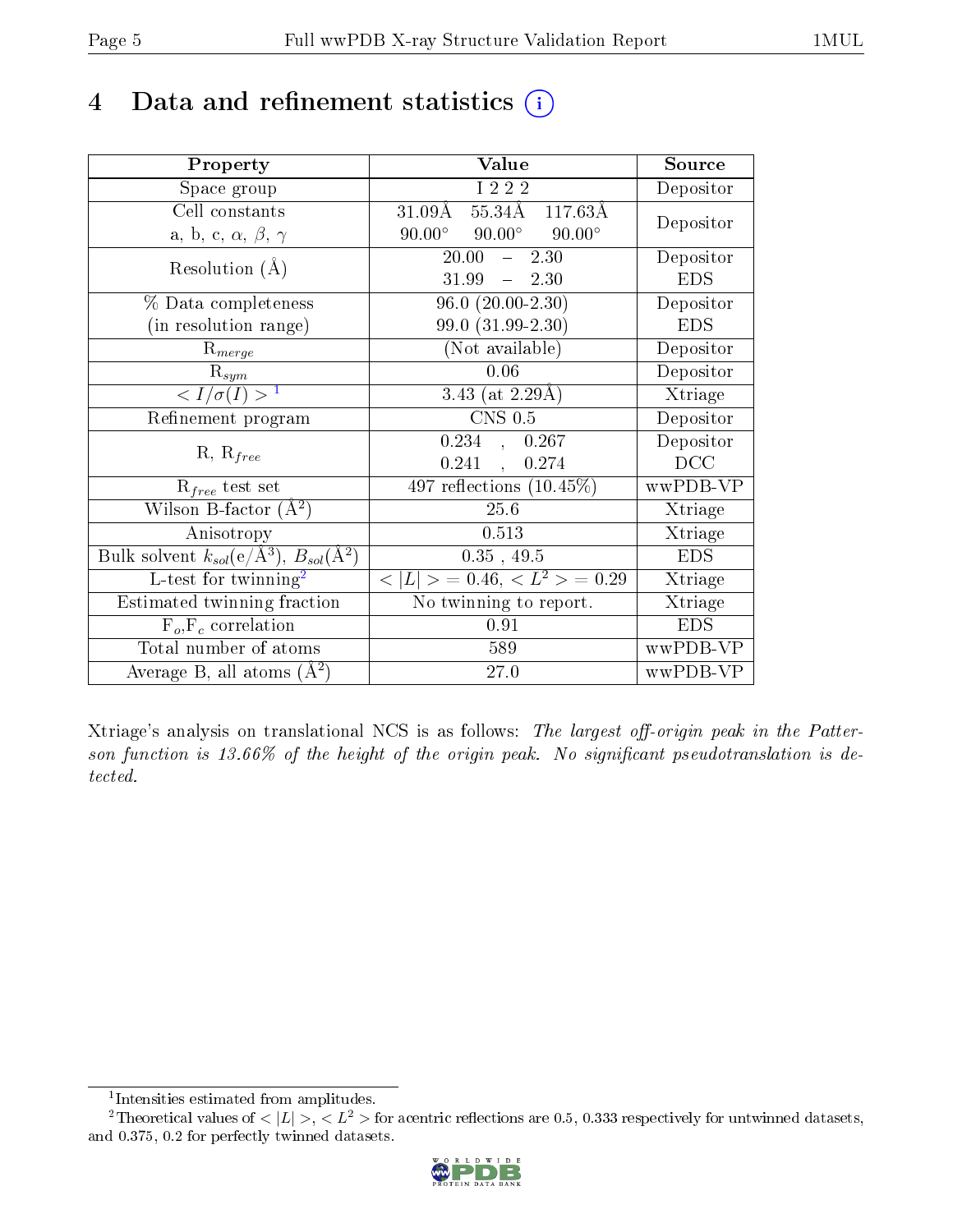## 5 Model quality  $(i)$

### 5.1 Standard geometry  $(i)$

The Z score for a bond length (or angle) is the number of standard deviations the observed value is removed from the expected value. A bond length (or angle) with  $|Z| > 5$  is considered an outlier worth inspection. RMSZ is the root-mean-square of all Z scores of the bond lengths (or angles).

| Mol | Chain |      | <b>Bond lengths</b>        | Bond angles |       |  |
|-----|-------|------|----------------------------|-------------|-------|--|
|     |       | RMSZ | $\#Z  > 5$ RMSZ $\#Z  > 5$ |             |       |  |
|     |       | 0.36 | $0\, / 542$                | 0.56        | 0/730 |  |

There are no bond length outliers.

There are no bond angle outliers.

There are no chirality outliers.

There are no planarity outliers.

### 5.2 Too-close contacts  $\overline{()}$

In the following table, the Non-H and H(model) columns list the number of non-hydrogen atoms and hydrogen atoms in the chain respectively. The H(added) column lists the number of hydrogen atoms added and optimized by MolProbity. The Clashes column lists the number of clashes within the asymmetric unit, whereas Symm-Clashes lists symmetry related clashes.

| Mol |  |  | Chain   Non-H   H(model)   H(added)   Clashes   Symm-Clashes |
|-----|--|--|--------------------------------------------------------------|
|     |  |  |                                                              |
|     |  |  |                                                              |
|     |  |  |                                                              |

The all-atom clashscore is defined as the number of clashes found per 1000 atoms (including hydrogen atoms). The all-atom clashscore for this structure is 21.

All (23) close contacts within the same asymmetric unit are listed below, sorted by their clash magnitude.

| Atom-1             | Atom-2             | Interatomic<br>distance $(\AA)$ | Clash<br>overlap $(A)$ |
|--------------------|--------------------|---------------------------------|------------------------|
| 1: A: 7: ILE: HD12 | 1: A:22: LYS: HA   | 151                             | 0.92                   |
| 1: A: 16: LEU: HG  | 1: A:20: GLN: HE21 | 1.47                            | 0.79                   |
| 1:A:49:THR:HB      | 1: A:80: VAL: CG2  | 2.28                            | 0.63                   |
| 1: A:76: VAL:HG12  | 2: A: 122: HOH: O  | 2.00                            | በ 62                   |

Continued on next page...

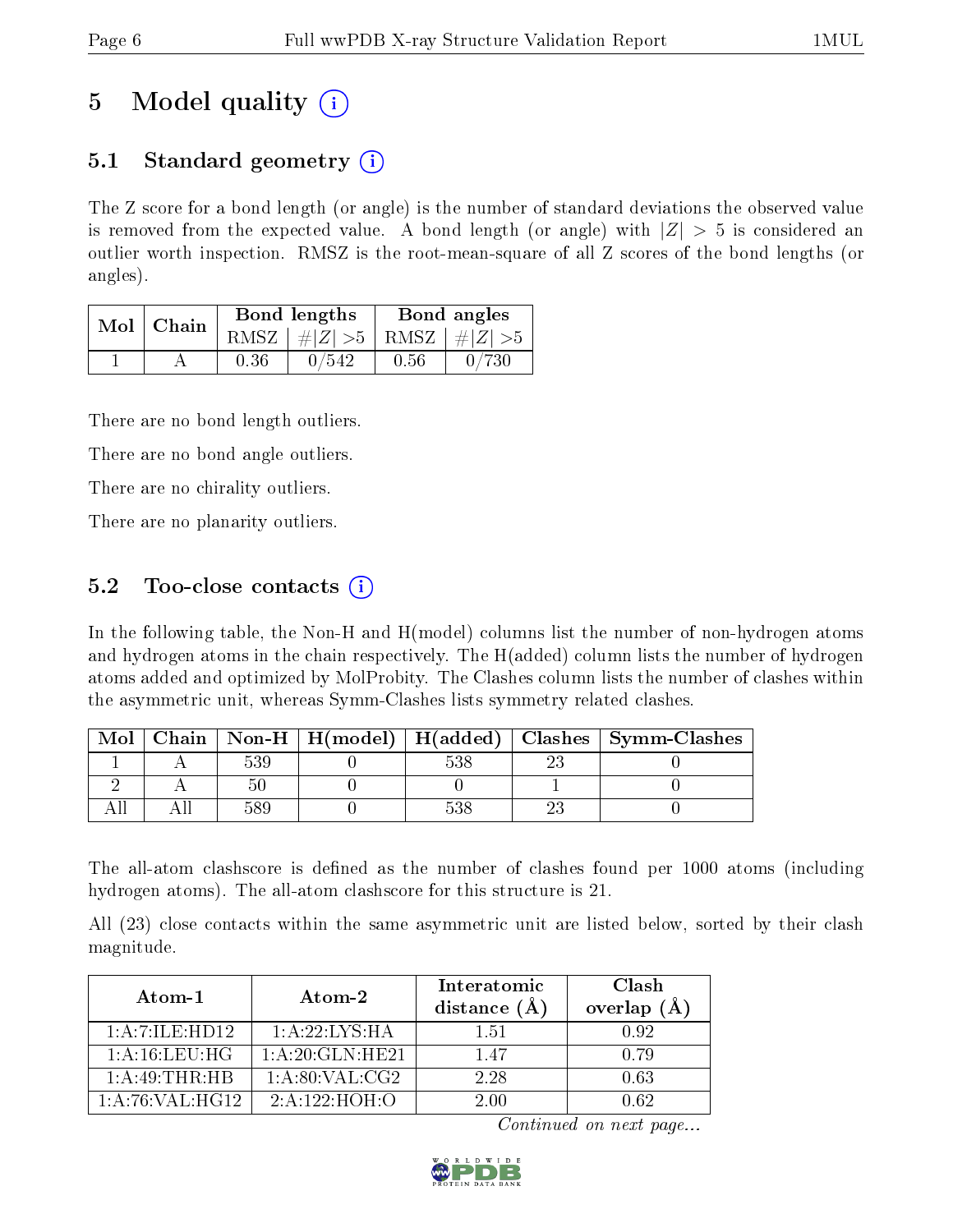| Atom-1                    | Atom-2                                  | Interatomic<br>distance $(A)$ | Clash<br>overlap $(\AA)$ |
|---------------------------|-----------------------------------------|-------------------------------|--------------------------|
| 1: A:80: VAL: HG23        | 1: A:80: VAL:O                          | 2.00                          | 0.61                     |
| 1: A: 55: ARG: O          | 1:A:73:ALA:HA                           | 2.00                          | 0.60                     |
| 1:A:2:ASN:ND2             | 1: A:5: GLN:H                           | 1.99                          | 0.60                     |
| 1: A:2: ASN: HD22         | 1:A:2:ASN:C                             | 2.06                          | 0.58                     |
| 1: A:3: LYS:O             | 1: A: 7: ILE: HG12                      | 2.04                          | 0.57                     |
| 1:A:73:ALA:O              | 1:A:74:ALA:HB2                          | 2.05                          | 0.57                     |
| 1: A:16:LEU:HG            | $1:$ A:20:GLN:NE2                       | 2.19                          | 0.55                     |
| 1:A:4:ALA:O               | 1: A: 16: LEU: HD13                     | 2.07                          | 0.54                     |
| 1: A:16:LEU:HB3           | $1:$ A:20:GLN:HB2                       | 1.93                          | 0.50                     |
| 1: A:1: MET:HA            | 1: A:5: GLN:OE1                         | 2.12                          | 0.50                     |
| 1:A:7:ILE:CD1             | 1:A:22:LYS:HA                           | 2.32                          | 0.50                     |
| 1: A:49:THR:HB            | $1:\overline{A}:80:\overline{VAL}:HG22$ | 1.93                          | 0.50                     |
| 1: A:16: LEU: CG          | 1:A:20:GLN:HE21                         | 2.24                          | 0.45                     |
| $1:A:57:GLU:\overline{H}$ | 1: A:57: GLU: HG2                       | 1.62                          | 0.44                     |
| 1: A: 55: ARG: HB3        | 1: A: 57: GLU: CD                       | 2.40                          | 0.43                     |
| 1:A:7:ILE:HD12            | 1: A:22: LYS:CA                         | 2.35                          | 0.42                     |
| 1: A:80: VAL: CG2         | 1: A:80: VAL:O                          | 2.68                          | 0.42                     |
| 1:A:14:ALA:O              | 1:A:16:LEU:CD1                          | 2.66                          | 0.42                     |
| 1:A:7:ILE:HD11            | 1: A:25:LEU:HD23                        | 2.03                          | 0.41                     |

Continued from previous page...

There are no symmetry-related clashes.

#### 5.3 Torsion angles (i)

#### 5.3.1 Protein backbone (i)

In the following table, the Percentiles column shows the percent Ramachandran outliers of the chain as a percentile score with respect to all X-ray entries followed by that with respect to entries of similar resolution.

The Analysed column shows the number of residues for which the backbone conformation was analysed, and the total number of residues.

| $\mid$ Mol $\mid$ Chain $\mid$ | $\vert$ Analysed $\vert$                   |  |          | Favoured   Allowed   Outliers   Percentiles |
|--------------------------------|--------------------------------------------|--|----------|---------------------------------------------|
|                                | $72/90$ $(80\%)$   68 $(94\%)$   2 $(3\%)$ |  | $2(3\%)$ | $\boxed{5}$ $\boxed{3}$                     |

All (2) Ramachandran outliers are listed below:

| Mol | Chain | Res | Type |
|-----|-------|-----|------|
|     |       |     |      |
|     |       |     |      |

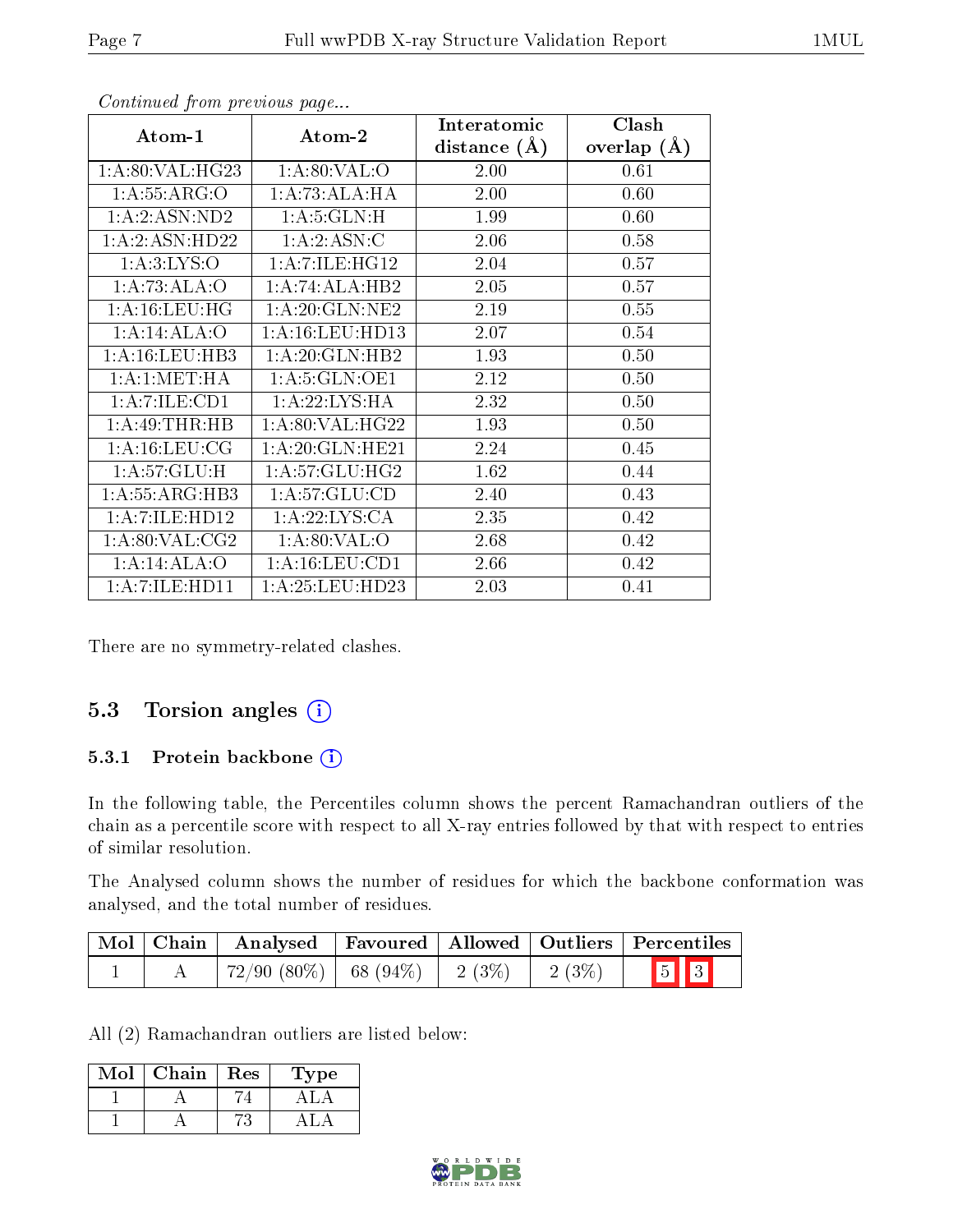#### 5.3.2 Protein sidechains  $(i)$

In the following table, the Percentiles column shows the percent sidechain outliers of the chain as a percentile score with respect to all X-ray entries followed by that with respect to entries of similar resolution.

The Analysed column shows the number of residues for which the sidechain conformation was analysed, and the total number of residues.

|  | Mol   Chain   Analysed   Rotameric   Outliers   Percentiles |          |                                                                            |  |
|--|-------------------------------------------------------------|----------|----------------------------------------------------------------------------|--|
|  | $^+$ 50/69 (72%) $\vert$ 49 (98%) $\vert$                   | $1(2\%)$ | $\begin{array}{ c c c c c } \hline \text{55} & \text{.} \end{array}$<br>72 |  |

All (1) residues with a non-rotameric sidechain are listed below:

| Chain   Res | $^{\prime}$ pe |
|-------------|----------------|
|             |                |

Some sidechains can be flipped to improve hydrogen bonding and reduce clashes. All (3) such sidechains are listed below:

| Mol | Chain | Res | Type |
|-----|-------|-----|------|
|     |       |     |      |
|     |       | 20  | GL N |
|     |       | 53  |      |

#### $5.3.3$  RNA  $(i)$

There are no RNA molecules in this entry.

#### 5.4 Non-standard residues in protein, DNA, RNA chains  $(i)$

There are no non-standard protein/DNA/RNA residues in this entry.

#### 5.5 Carbohydrates  $(i)$

There are no carbohydrates in this entry.

#### 5.6 Ligand geometry  $(i)$

There are no ligands in this entry.

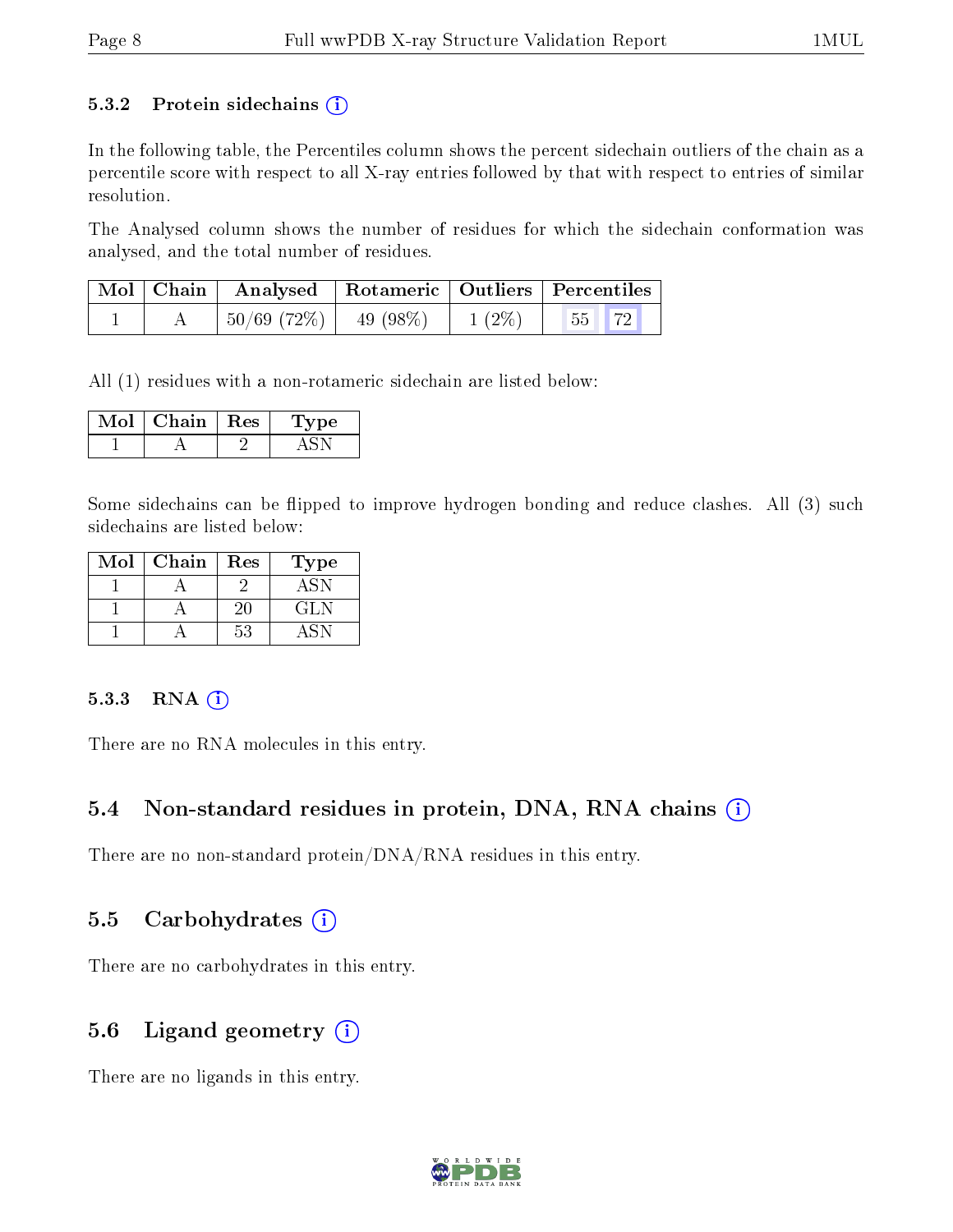### 5.7 [O](https://www.wwpdb.org/validation/2017/XrayValidationReportHelp#nonstandard_residues_and_ligands)ther polymers (i)

There are no such residues in this entry.

### 5.8 Polymer linkage issues (i)

There are no chain breaks in this entry.